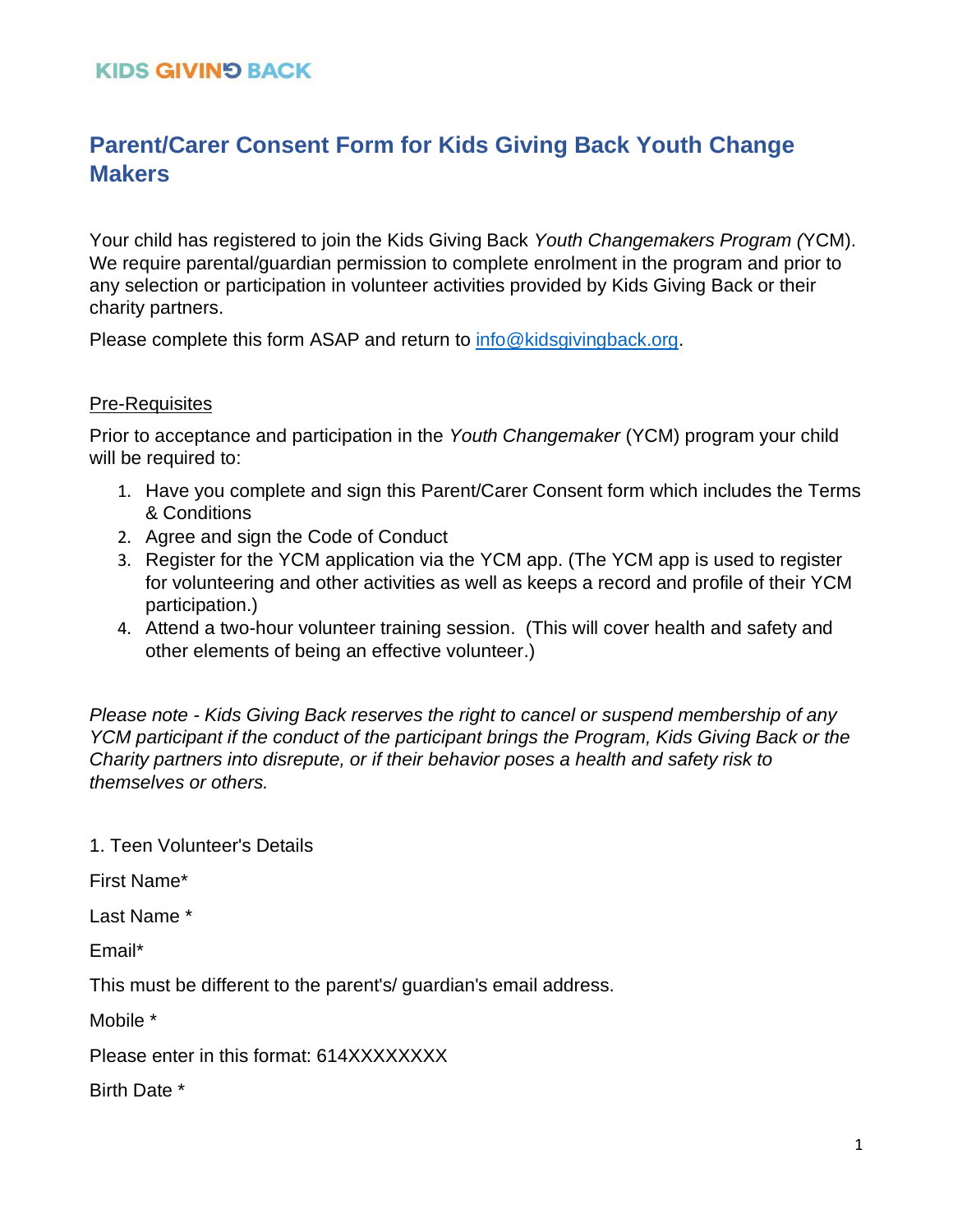## **KIDS GIVIN'S BACK**

2. Parent's/ Guardian's Details

Please provide the details of the parent or guardian completing this form.

First Name \*

Last Name \*

Email \*

Mobile\*

\*Please enter in this format: 614XXXXXXXX

Home Phone \*

Relationship to Teen Volunteer Applicant \*

3. Medical Information and Permissions

*The following information is required to support your child's attendance at inhouse Kids Giving Back events. This information is not shared with charity partners or organisers of any external events; as such, it is your responsibility to inform any third parties of any child's relevant medical conditions or limitations.*

indicate N/A in any fields that do not apply.

Please describe below any relevant medical condition, injury, illness or allergy your child has or recently has suffered, or any relevant disability (including psychological), however minor, which may:

- 1. affect your child's ability to perform any YCM activities; and/ or
- 2. be made worse by your child's participation in YCM activities.

Please describe here \*or if attaching further documentation please note with "see attached\*.

Does your child have any allergies?

\*If yes, please list allergies and reactions \*

Please list any medication your child is currently taking \*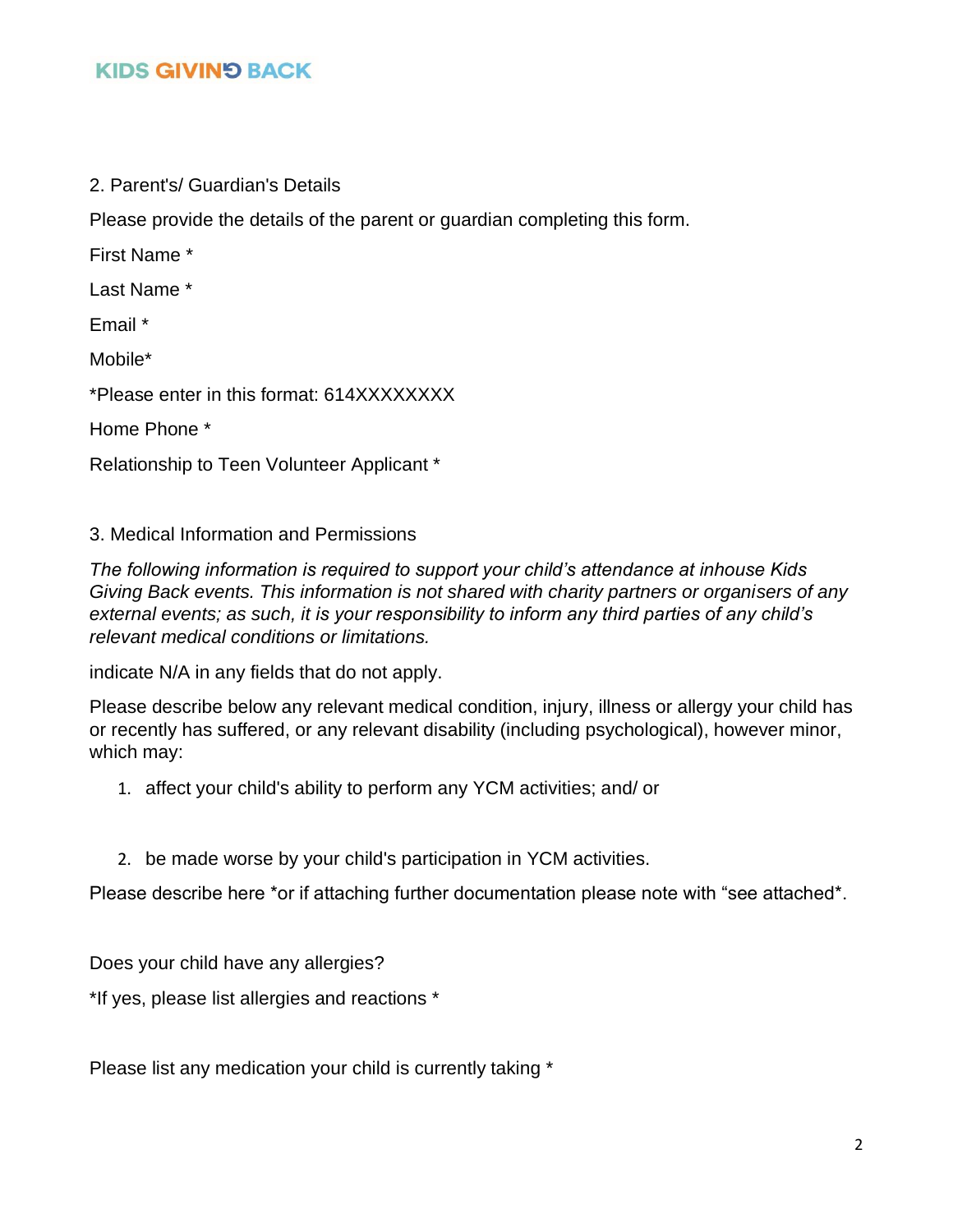If your child is taking any medication that may affect his/ her ability to act as a volunteer in any capacity, or which must be taken while volunteering, you must provide a signed medical certificate confirming the name and dosage of medication and your child's capacity to selfadminister the medication.

Please note you must tell us about any new relevant disability, medical condition, illness or injury that your child develops, or any relevant new treatment or medication your child begins using after signing this form.

Please tell us anything else we should know which may affect our decision to allow your child to participate in the YCM activities, e.g. psychological characteristics, criminal history.

Additional Information\*

#### **TERMS AND CONDITIONS**

By signing this form as parent or guardian on behalf of my child I confirm that:

- 1. I give permission for my child to volunteer with Kids Giving Back.
- 2. My child is willing and able to participate in volunteer activities with Kids Giving Back.
- 3. My child may be photographed or filmed whilst undertaking activities purely for education and promotion purposes by the charity partners or Kids Giving Back. (I understand my child has the right to refuse to be photographed or filmed at the time of the activity.)
- 4. My child and I understand that if Kids Giving Back is not satisfied with my child's behavior at any time, Kids Giving Back may immediately withdraw my child from the program.

5. I agree that Kids Giving Back may exercise all reasonable control over my child whilst s/he is participating in an activity

- 6. I agree that Kids Giving Back may, but has no obligation to:
- $\Box$  stop my child from participating in any activity;
- $\Box$  select my child for a different level of participation; and/ or
- $\Box$  limit my child's activities, based on information I provide in this form or at a later time;
- 9. I agree that in some circumstances, Kids Giving Back may withhold personal (including sensitive) information about my child if my child does not consent to disclosure.